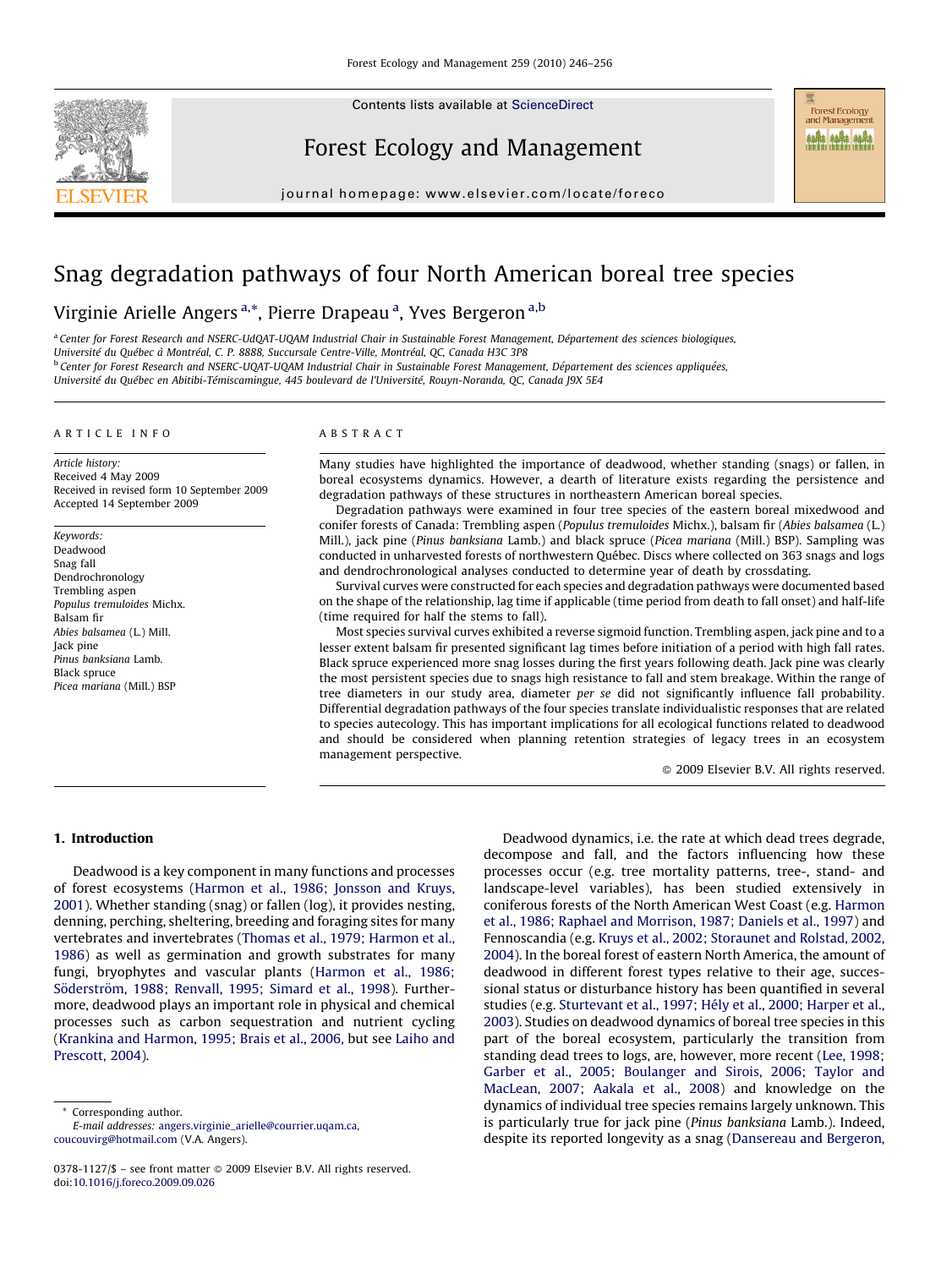<span id="page-1-0"></span>[1993\)](#page-9-0), no information exists on its snag–log dynamics to our knowledge.

Snag survival, i.e. the probability of a standing dead tree to remain standing after a given time, in opposition to the fall rate, i.e. the rate at which snags fall to the ground, is a major component in understanding deadwood dynamics. From a population dynamics' perspective, the fall rate represents both loss in the snag population and recruitment in the log population. Since functions and roles of deadwood change with its status and degradation stage, quantifying patterns of degradation, particularly the fall process of standing deadwood, is a primary step in the understanding of shifts in deadwood ecological functions. Probability of survival has been described with negative exponential (e.g. [Storaunet and Rolstad, 2002, 2004](#page-10-0)) or reverse sigmoid functions (e.g. [Keen, 1929; Garber et al., 2005\)](#page-9-0). The former is observed when the survival is constant, whereas the latter results from an initial slow fall rate period expressed by a lag time, followed by a period where fall rate is more rapid and finally levels off.

Fall may take different degradation pathways and be the result of uprooting or of single or multiple bole breakages. Many factors are implied, including species, diameter, height, cause of death, bole condition at time of death, exposure to wind, climate, soil type, stand history and disturbance regime [\(Harmon et al., 1986;](#page-9-0) [Raphael and Morrison, 1987; Garber et al., 2005\)](#page-9-0).

In this study we document the degradation pathway of snags of four of the main boreal species in eastern North America: Trembling aspen (Populus tremuloides Michx.), balsam fir (Abies balsamea (L.) Mill.), jack pine and black spruce (Picea mariana (Mill.) BSP). Using empirical data from unharvested forests in both boreal mixedwood and conifer stands we develop and compare snag survival curves of each species and assess their degradation pathways. We discuss these findings with regards to stand dynamics and the autecology of each species.

## 2. Methods

## 2.1. Study area

The study was conducted in northwestern Quebec, at the transition between the mixedwood and coniferous boreal forest. For balsam fir, trembling aspen and jack pine, sampling was conducted in the Lake Duparquet Research and Teaching Forest (LDRTF), located 45 km northwest of Rouyn-Noranda  $(48^{\circ}26^{\prime} -$ 48°29'N, 79°26'–79°18'W). Elevation ranges from 274 to 411 m above sea level. The area is located in the Rouyn-Noranda ecological region, within the balsam fir-white birch (Betula papyrifera Marsh.) bioclimatic domain ([Robitaille and Saucier,](#page-10-0) [1998\)](#page-10-0), where associations of balsam fir, black spruce, white spruce, paper birch and trembling aspen dominate. Disturbance history includes recurrent fires [\(Dansereau and Bergeron, 1993\)](#page-9-0), with spruce budworm (Choristoneura fumiferana (Clem.)) outbreaks when fire cycle is long enough [\(Morin et al., 1993](#page-10-0)).

For black spruce, sampling was conducted in the coniferous boreal forest, 120 km further north  $(49°25' - 49°50'N, 79°18' -$ 78°41'W), in the Lake Matagami Lowland ecological region, within the black spruce–feathermoss (Pleurozium schreberi (Brid.) Mitt.) bioclimatic domain [\(Robitaille and Saucier, 1998\)](#page-10-0). Elevation ranges from 239 to 400 m above sea level. Disturbance regime is characterised by large stand-replacing fires ([Bergeron et al.,](#page-9-0) [2004\)](#page-9-0) with return intervals long enough for successional paludification processes to take place, organic deposits to build up and low productive, open forests to develop ([Simard et al.,](#page-10-0) [2007\)](#page-10-0).

Both areas are part of a broad physiographic unit known as the northern clay belt, an area characterised by fairly flat topography and clay deposits originating from the proglacial lakes Barlow and Ojibway [\(Vincent and Hardy, 1977\)](#page-10-0). According to the closest weather station located in La Sarre, climate is cold and continental, with mean annual temperature of  $0.7\degree$ C and mean annual precipitations of 950 mm ([Environment Canada, 2002](#page-9-0)).

#### 2.2. Data collection

Data collection was carried out during summers of 2004 and 2005. Seventeen stands were selected based on species composition, soil type, drainage and age. Site selection was further constrained by accessibility and absence or very few harvesting activities based on historical reconstructions ([Bescond, 2002;](#page-9-0) [Lecomte et al., 2006](#page-9-0)). In cases more sites fulfilled all requirements than what was necessary, sites were randomly selected. Sites were mesic and soils composed of glaciolacustrine clay in LDRTF whereas black spruce sites were subhydric and soil composed of glacio lacustrine clay overlaid by an important organic layer. All stands were mature to late-successional. Stand origins and harvesting history are presented in [Table 1](#page-2-0).

In each stand, a 20 m  $\times$  20 m plot was established randomly, at least 50 m from any edge (road, cut, different stand). Every snag (tree without green foliage, at least 1.3 m tall and with diameter at breast height (DBH)  $\geq$ 5 cm) and every log from which the stump was located within the plot (DBH  $\geq$  5 cm) was detected. Leaning dead trees were considered as logs if their angle from the ground was under  $45^\circ$  ([Harmon and Sexton, 1996\)](#page-9-0). Buried logs that were still judged datable, particularly those covered by mosses or sphagnum in black spruce stands, were also searched. Direction of fall of logs was measured to the nearest degree using a compass. Characterisation of snags and logs included species, DBH  $(\pm 0.1 \text{ cm})$ , height (in snags,  $\pm 0.1$  m) and stem integrity (whether entire, broken or uprooted). Uprooted trees were considered as such when at least the basis of some coarse roots was still visible. A total of 363 dead trees were characterised.

Snags were felled and cross sections were taken from all dead trees that were sound enough to suggest potential use for dendrochronology analyses. Fragile samples were taped with thread-enforced tape and cut using a fine-toothed bow saw to hinder fragmentation. To optimise chances of successful crossdating, three cross sections were taken from each bole when possible: at base height, breast height and near the top (around 3 m from top for intact trees and near breakage height for broken trees). This sampling procedure (1) reduced the risk of crossdating failure due to advanced decay, (2) validated year of death with multiple crossdated sections and (3) increased capture of the last ring produced in stressed trees ([Mast and Veblen, 1994](#page-10-0), V.A. Angers, unpublished data). For broken trees, if the fallen tree top was reliably identifiable, a cross section was also taken. In boles with advanced decay, height at which cross sections were taken varied depending on bole periphery preservation to maximise crossdating success.

## 2.3. Tree ring analysis

All cross sections were dried and sanded until xylem cells were clearly visible. When necessary, hot glue was used to consolidate fragmented samples prior to sanding. Ring width was measured for each cross section along two radii (one when decay impeded ring visibility elsewhere on the cross section) using a Velmex micrometer (precision of 0.001 mm, Velmex incorporated, Bloomfield, New York, USA).

To establish year of death, each individual ring width series generated by all 756 cross sections was crossdated against master series built for balsam fir, jack pine and trembling aspen from nearby living trees in LDRTF (V.A. Angers, unpublished data) and from a master chronology built for black spruce by [Simard et al.](#page-10-0)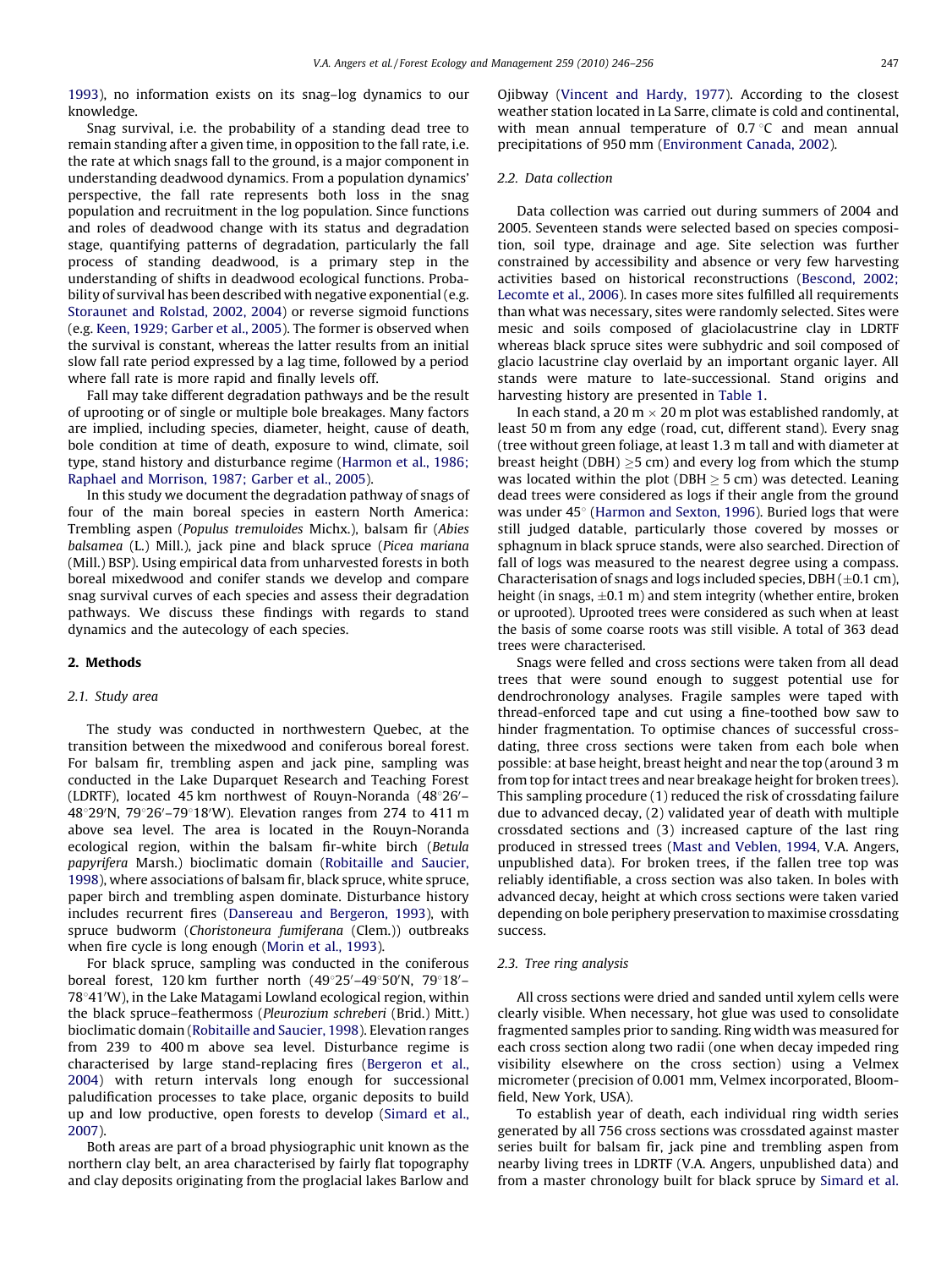## <span id="page-2-0"></span>Table 1

Stand composition, disturbance history and snag availability.

| Species                 | Stand           | Composition <sup>a</sup>                        | Time since<br>fire $(years)^b$ | Past harvesting activity <sup>c</sup>              | Snag density<br>$(nb/ha)^d$ | Snag basal<br>area $(m^2/ha)^d$ | Nb of dead<br>trees sampled |
|-------------------------|-----------------|-------------------------------------------------|--------------------------------|----------------------------------------------------|-----------------------------|---------------------------------|-----------------------------|
| Trembling aspen         | ANI             | Trembling aspen-white spruce                    | 134                            | Potentially partially cut between<br>1926 and 1945 | 550                         | 4.7                             | 28                          |
|                         | <b>KAN</b>      | Trembling aspen                                 | 88                             | None                                               | 275                         | 6.4                             | 14                          |
|                         | <b>ORA</b>      | Trembling aspen                                 | 82                             | None                                               | 275                         | 4.7                             | 7                           |
|                         | PET             | Trembling aspen                                 | 81                             | None                                               | 275                         | 9.9                             | 10                          |
|                         | <b>STI</b>      | Trembling aspen-eastern<br>white cedar          | 189                            | Potentially partially cut between<br>1916 and 1926 | 225                         | 11.1                            | 6                           |
| Balsam fir <sup>e</sup> | LAG             | White birch-trembling aspen                     | 82                             | None                                               | 250                         | 7.2                             | 5                           |
|                         | PET             | Trembling aspen                                 | 81                             | None                                               | 275                         | 9.9                             | 6                           |
|                         | PHI             | White birch-white spruce                        | 245                            | Potentially partially cut between<br>1926 and 1945 | 250                         | 6.8                             | 23                          |
|                         | <b>STI</b>      | Trembling aspen-eastern<br>white cedar          | 189                            | Potentially partially cut between<br>1916 and 1926 | 225                         | 11.1                            | 20                          |
|                         | <b>TBK</b>      | White spruce-white<br>birch-eastern white cedar | 208                            | Potentially partially cut between<br>1926 and 1945 | 175                         | 5.2                             | 20                          |
|                         | <b>TIM</b>      | White birch-white spruce                        | 82                             | None                                               | 325                         | 5.4                             | 31                          |
| Jack pine               | <b>GUM</b>      | Jack pine                                       | 82                             | None                                               | 275                         | 4.9                             | 16                          |
|                         | MAC             | Jack pine                                       | 82                             | None                                               | 525                         | 7.9                             | 33                          |
|                         | <b>PLU</b>      | Jack pine                                       | 82                             | None                                               | 425                         | 6.1                             | 6                           |
| <b>Black spruce</b>     | H1              | Black spruce                                    | 350                            | None                                               | 300                         | 3.2                             | 23                          |
|                         | N <sub>5</sub>  | Black spruce                                    | 169                            | None                                               | 375                         | 4.3                             | 30                          |
|                         | N <sub>6</sub>  | Black spruce                                    | 710 <sup>f</sup>               | None                                               | 325                         | 5.4                             | 30                          |
|                         | N <sub>16</sub> | Black spruce                                    | $1585$ <sup>f</sup>            | None                                               | 375                         | 4.0                             | 25                          |
|                         | N50             | Black spruce                                    | $365$ <sup>f</sup>             | None                                               | 150                         | 2.6                             | 18                          |

<sup>a</sup> Composition of living tree species based on prism sampling from the plot center.

b At time of sampling. Based on fire reconstructions by [Dansereau and Bergeron \(1993, LDRTF\)](#page-9-0) and [Lecomte et al. \(2006\)](#page-9-0) and [Fenton et al. \(2005\)](#page-9-0) in black spruce stands. <sup>c</sup> Based on historical reconstitutions by [Bescond \(2002, LDRTF\)](#page-9-0) and [Lecomte et al. \(2006, black spruce stands\).](#page-9-0)

All species included.

<sup>e</sup> Composition of stands where balsam fir snags were collected was mainly balsam fir prior to the 1980s spruce budworm outbreak.

 $f$  Based on calibrated  $14C$  charcoal age ([Lecomte et al., 2006](#page-9-0)).

[\(2007\).](#page-10-0) Crossdating was performed using marker years, and with COFECHA ([Holmes, 1983\)](#page-9-0) and TSAP [\(Rinn, 1996\)](#page-10-0) programs, the latter being used for visually comparing the pattern generated by each series and the average of the master series. When discrepancies in years of death were obtained for cross sections belonging to the same dead tree, the most recent year was retained.

Of the 363 stems detected in the field, only 12 have not been successfully crossdated. These trees either had cross sections that were too decayed to perform measurements or were too young (not enough rings) for reliable crossdating. Seventeen (17) stems had their periphery eroded and thus their outmost rings were possibly missing, impeding an accurate assessment of year of death (one stem of trembling aspen, seven of balsam fir, nine of black spruce). Given that this represented a small proportion of the sampled trees, those minimum death years were considered as the actual ones. Time since death was calculated as the difference between year of sampling and year of death.

## 2.4. Analysis of tree mortality data

To assess to what extent mortality was constant through time, we conducted survival analysis using the Kaplan-Meier estimator on uncensored data for each species. The survival curves generated were then compared to constant survival models using the Mantel-Haenszel and the Tarone-Ware tests. The Mantel-Haenszel test (also known as the Mantel-Cox or log-rank test) applies equal weighting to the whole time-series whereas the Tarone-Ware test gives less emphasis on the later part of the time-series [\(SYSTAT,](#page-10-0) [2004\)](#page-10-0). In order to avoid bias potentially caused by undetected dead trees, we selected time frames where we assume that most trees that died during those periods were detected (1980–2004 for trembling aspen and balsam fir, 1970–2004 for jack pine and black spruce).

Uprooting occurrence was estimated as the ratio between uprooted logs to total fallen logs. Also, to assess if a massive fall event related to wind disturbance occurred, we used polar plots showing directions of fallen stems coupled with time of death for every site.

#### 2.5. Analysis of snag survival data

Since sampling was carried out at one point in time, time since death and dead tree status (standing vs. fallen) are known. However, the time when fall occurred in logs or when it will occur in snags remains unknown. All data is therefore either right- or left-censored ([Gore et al., 1985](#page-9-0)), which impedes the use of classical analyses such as logistic regression or survival analysis to build snag survival relationships.

To overcome this problem and in order to approximate event of fall, many authors have successfully used alternative methods such as dating fell scars on neighboring trees and age of seedlings growing on logs [\(Daniels et al., 1997; Storaunet and Rolstad, 2002; Yatskov](#page-9-0) [et al., 2003; DeLong et al., 2008\)](#page-9-0) or dating release growth on surrounding stems and reaction wood in stems bent over by a falling tree [\(Daniels et al., 1997](#page-9-0)), but these proxies were not transferable to the studied ecosystem given the small size, relatively rapid decay rates of trees and low reliability of these estimates.

Modelling approaches have also been suggested to estimate longevity of standing snags with right- and left-censored data. [Kruys et al. \(2002\)](#page-9-0) proposed an approach which assumes that all snags are halfway through their total standing time and that there is a constant input of deadwood in the population. In most cases, this latter assumption was not met (see results). [Gore et al. \(1985\),](#page-9-0) [Johnson and Greene \(1991\),](#page-9-0) and more recently [Richards and](#page-10-0) [Johnson \(2007\)](#page-10-0) proposed snag survival modelling approaches based on maximum likelihood estimates that circumvent to some extent the assumption of constant mortality and that only require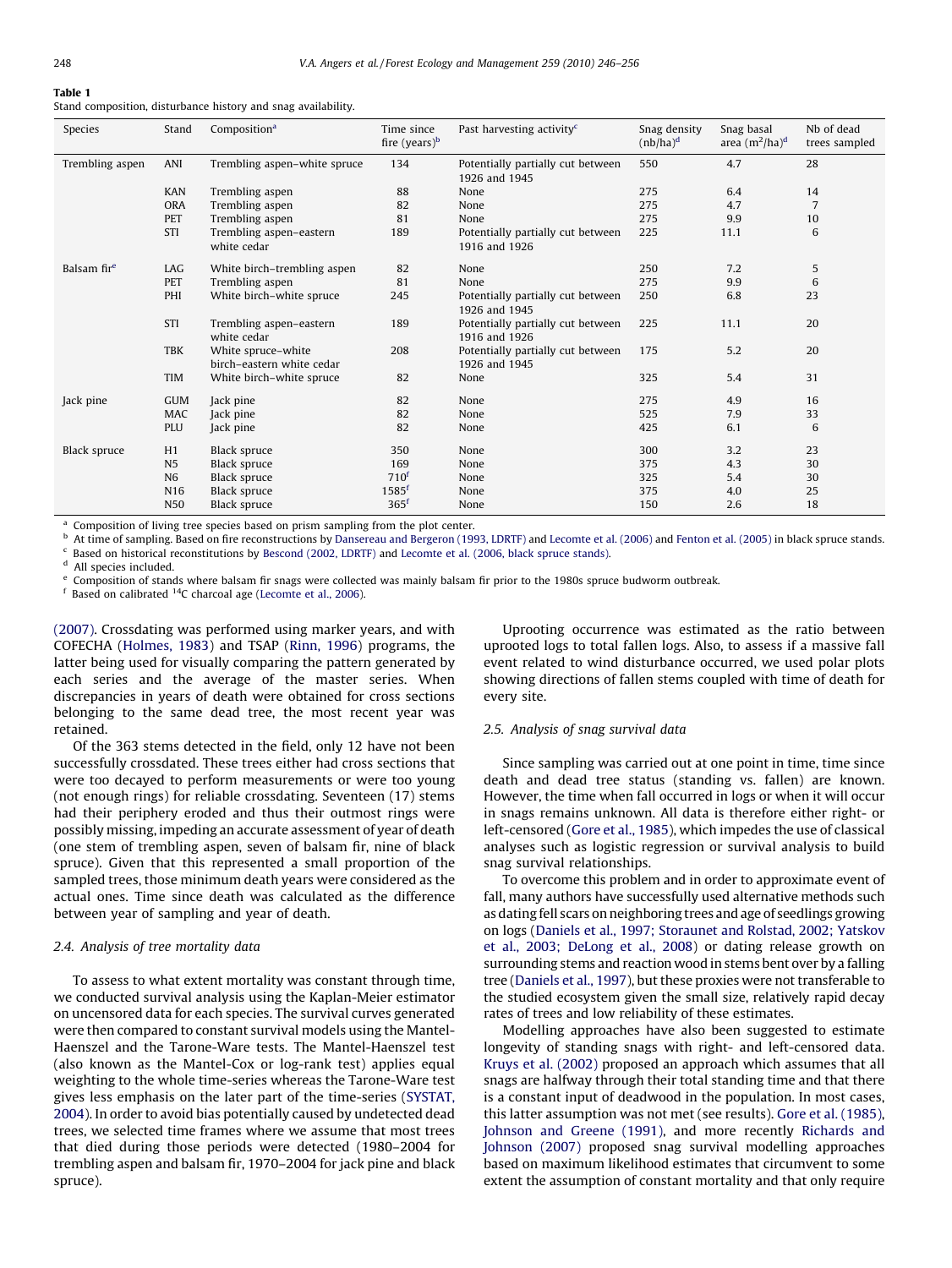<span id="page-3-0"></span>time since death of dead trees and their status at time of observation (standing vs. fallen). However, these methods assume an exponential distribution of snag fall, i.e. a constant proportion of snags falling at each time interval and very little decomposition occurring within the standing dead boles. These two assumptions do not hold in the ecosystems under study (see results, Angers et al., submitted).

Given the limitations of both our data set and the statistical methods in use, we decided to document the degradation pathways of tree species with a descriptive approach that depicts survival curves of snags. First, for each species, survival relationships were constructed using the ratio between the cumulative number of trees still standing after at least a given number of years since death and the number of trees dead since at least that given time. Curves were then fitted to determine which function among linear, negative exponential and reverse sigmoid best described the relationship. Because standing time may be underestimated in all snags and time since fall overestimated in all logs, these relationships can at best be considered approximations of real survival probabilities. Whereas our descriptive curves cannot determine statistically the critical time period of snag fall, differences between standing and fallen dead trees can, however, be assessed statistically using one-way analysis of variance with deadwood status (standing and fallen) as a fixed factor. Analyses of variance on each tree species were thus conducted to assess if time since death differed in standing versus fallen dead trees.

As with other studies on snag dynamics' (e.g. [Boulanger and](#page-9-0) [Sirois, 2006; Aakala et al., 2008](#page-9-0)), uprooted trees were not included in the analyses since it is not possible to assess retrospectively whether an uprooted tree was living or dead prior to the event. However, uprooting can occur in dead standing trees of the species under study ([Taylor and MacLean, 2007](#page-10-0), V. Angers, pers. obs.). By excluding these trees we may overestimate snag survival rates given that some uprooted trees were snags. On the other hand, trees that break off near the base are included in our analyses. Some of these trees may have been alive prior to the event. Thus, inclusion of these trees may underestimate snag survival rates. Consequently, our snag survival rates may be viewed as a coarse index of snags survival that incorporates these biases.

Survival probability curves can be described with regards to lag time, maximal longevity observed and half-life [\(Fig. 2a](#page-4-0)). Lag time corresponds to the delay from death to fall onset, maximal longevity observed designates the longest survival time observed, and half-life refers to the time required for half the stems dead at a given time to fall to the ground.

## 2.6. Analysis of degradation pathways

Linear regressions were used to assess the effect of time since death on snag height and DBH. Using 10 year periods in each species, analysis of variance was used to assess if DBH influenced the standing/fallen status. Prior to all analyses requiring it, assumptions of normality of variance and homoscedasticity were verified and data was transformed if necessary.

## 3. Results

## 3.1. Tree mortality

Graphical examination and survival analysis of temporal mortality pattern showed major difference between species (Fig. 1). Despite year to year variations in mortality, observed annual mortality and constant mortality did not significantly differed in jack pine and black spruce (jack pine:  $p = 0.156$  [logrank],  $p = 0.152$  [Tarone-Ware]; black spruce:  $p = 0.554$  [Mantel-Haenszel],  $p = 0.734$  [Tarone-Ware]). In trembling aspen, increased mortality in the last decade induced a significant departure from constant mortality ( $p = 0.012$  [Mantel-Haenszel],  $p = 0.028$  [Tarone-Ware]). Balsam fir mortality also differed significantly from



Fig. 1. Individual and average mortality (dotted lines) of sampled dead trees (standing and fallen) during specified periods.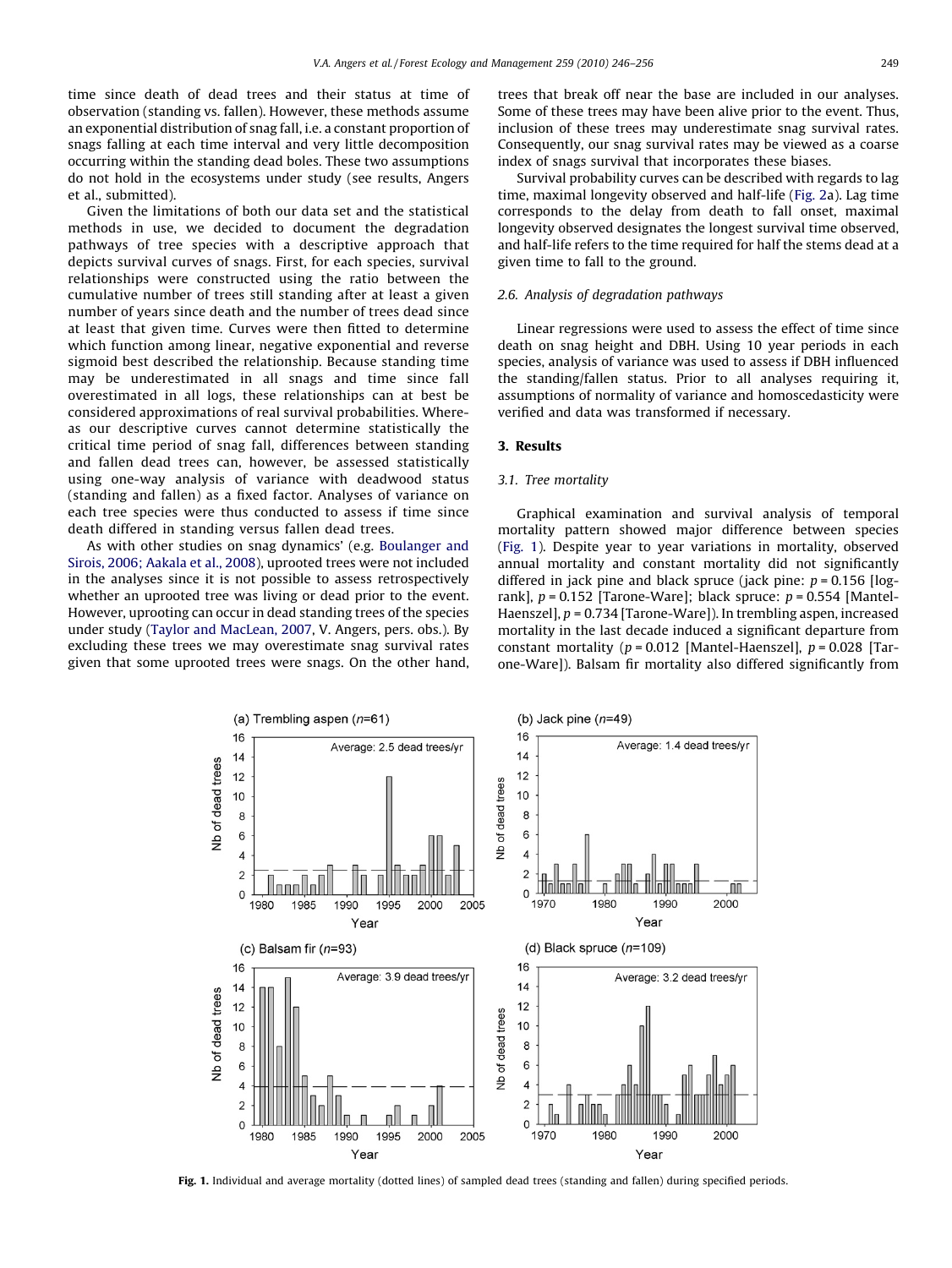# <span id="page-4-0"></span>Table 2

Time since death, diameter at breast height (DBH) and comparison between DBH of snags and logs sampled.

| Species <sup>a</sup>         | <b>TRA</b>       |              | JAP          |       |                                        | <b>BAF</b> |                                  | <b>BLS</b> |                            |  |
|------------------------------|------------------|--------------|--------------|-------|----------------------------------------|------------|----------------------------------|------------|----------------------------|--|
|                              |                  | Snags        | Logs         | Snags | Logs                                   | Snags      | Logs                             | Snags      | Logs                       |  |
| Time since death             | Average (years)  | 8.0          | 18.0         | 18.8  | 29.1                                   | 18.2       | 22.3                             | 16.5       | 24.0                       |  |
|                              | S.E. (years)     | 0.8          | 2.2          | 1.6   | 1.7                                    | 1.3        | 0.5                              | 1.5        | 1.8                        |  |
|                              | $\boldsymbol{n}$ | 49           | 14           | 31    | 19                                     | 28         | 69                               | 59         | 55                         |  |
|                              | p                | < 0.0001     |              |       | < 0.0001                               |            | 0.0004                           |            | 0.0018                     |  |
| <b>DBH</b>                   | Average (cm)     | 14.8<br>0.8  |              |       | 11.9<br>0.5                            |            | 14.5<br>0.4                      |            | 12.4<br>0.4                |  |
|                              | $S.E.$ (cm)      |              |              |       |                                        |            |                                  |            |                            |  |
| DBH $0-9$ ysd <sup>b</sup>   | $\boldsymbol{p}$ | $\mathsf{C}$ |              |       | $\mathbf{C}$<br>$\mathbf{C}$<br>0.9672 |            | $\mathbf{C}$<br>0.8244<br>0.4020 |            | 0.0160<br>0.7413<br>0.2935 |  |
| DBH $10-19$ ysd <sup>b</sup> | p                |              |              |       |                                        |            |                                  |            |                            |  |
| DBH $20-29$ ysd <sup>b</sup> | D                |              | $\mathbf{C}$ |       |                                        |            |                                  |            |                            |  |
| DBH $30-39$ ysd <sup>b</sup> | p                |              |              |       | 0.2039                                 |            | $\mathbf{C}$                     |            | C                          |  |

p values shown are for comparison between average time since death among snags and logs belonging to the same species and for comparison between DBH of snags and logs by 10 year periods.

<sup>a</sup> TRA: trembling aspen, JAP: jack pine, BAF: balsam fir, BLS: black spruce.<br>**b** und unaxe since doath

ysd: years since death.

<sup>c</sup> Sampling size was insufficient to proceed with comparison of means (less than 5 individuals per group).

constant mortality ( $p \leq 0.001$  [Mantel-Haenszel and Tarone-Ware]): 68% of trees died between 1980 and 1984 and tree deaths were sporadic between 1990 and 2005, a pattern typical of mortality caused by a severe spruce budworm outbreak.

Uprooting occurred in all species. Balsam fir appeared to be less susceptible, with only 10.4% of logs uprooted. Trembling aspen showed a slightly higher proportion of uprooting (12.5%) whereas black spruce and jack pine had similar values, with 17.9% and 20.8%, respectively. Whereas wind certainly plays a major role in live tree and snag fall by breaking or uprooting already weakened stems, polar plots showing directions of fallen stems (not shown) coupled with time of death for every site did not indicate any massive mortality or fall occurrence that would be related to a particular windstorm.

#### 3.2. Snags survival

For all species, average time since death was significantly shorter in snags than in logs (Table 2). Survival probability curves clearly showed different patterns among tree species (Fig. 2). Trembling aspen followed two distinct stages that are best described by two linear functions representing those two stages. First, the species exhibited a short but distinct lag time, followed by a very rapid and linear fall rate that suggests that once snags start falling, the time window within which all snags are on the ground is relatively short compared to the other species studied. Jack pine survival exhibited a reverse sigmoid relationship with high retention of snags in the first years after death (no log observed among the 8 trees dead in first 13 years), suggesting that there is an



Fig. [2](#page-1-0). Cumulative percentage of survival over time. Dots represent the annual standing/fallen cumulative ratio observed (see Section 2) whereas curves represent the general trend. Half-life, the time required for half the stems dead at a given time to fall to the ground, is represented by the dashed arrows.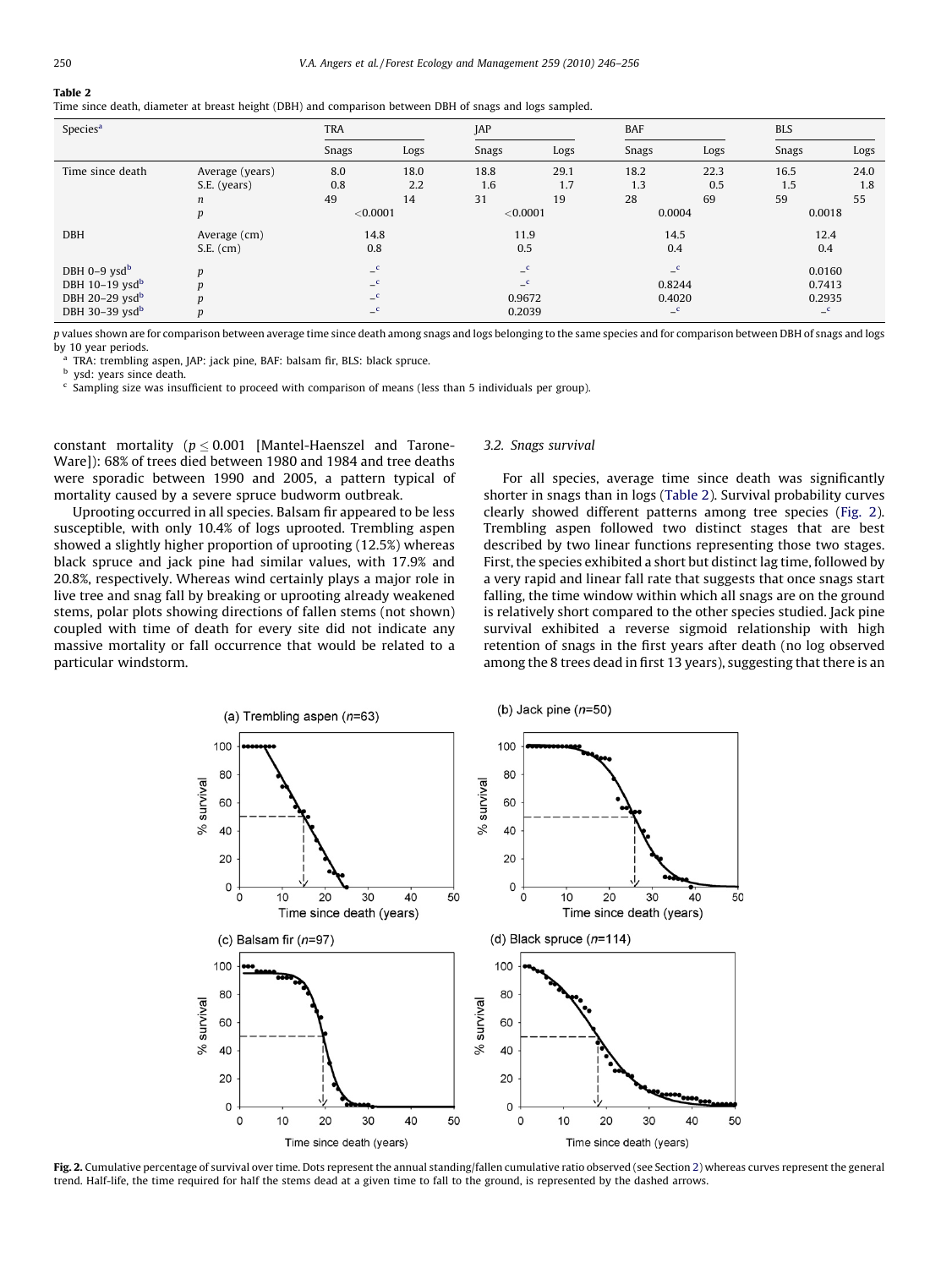<span id="page-5-0"></span>

Fig. 3. Relation between snag height and time since death. Dots represent unbroken stems and crosses, broken stems.

important delay from death to fall of first snags. Balsam fir also showed this reverse sigmoid relationship but lost a significant amount of snags in the very first years after death, followed by a relative constant survival for the next few years. Black spruce survival was also best expressed as a reverse sigmoid function, but the fall rate was too rapid in the first years to observe a lag time.

Trembling aspen had a 15.1 year half-life, the shortest of all species, meaning there is a 50% chance that a snag of either species will have fallen within the first 15 years after death ([Fig. 2](#page-4-0)). Jack pine showed the greatest persistence as a snag, with a 25.8 year half-life. Balsam fir and black spruce were in an intermediate position with similar half-lives of 19.5 and 18.1 years, respectively.

#### 3.3. Degradation pathway

Stem integrity of snags (broken vs. unbroken) was highly variable among species but, as one would expect, broken snag's relative abundance generally increased with time since death (Fig. 3). This was particularly evident for trembling aspen and black spruce, although black spruce snags seemed to stay intact longer: In trembling aspen, the oldest unbroken snags died 10 years before sampling whereas in black spruce, the oldest unbroken snag was 21 years old.

Fig. 3 also shows that snag height rapidly decreased to less than 5 m in both trembling aspen and black spruce, two species for which the relationship between snag height and time since death was curvilinear. Jack pine and balsam fir exhibited opposite patterns relative to each other. As in survival probability, jack pine showed the greatest resistance to breakage, with the youngest broken snag dead 17 years before sampling and only 5 out of 31 snags broken (Fig. 3b). Although balsam fir seemed to be the most breakage-prone species, with only one out of 28 snags unbroken, snags remained quite tall with most taller than 5 m 20 years after death (Fig. 3c).

Height was used as a proxy to assess the degradation pathway of trees following their death. Prior to this analysis, the possibility that height was biased by stand age was investigated. Many stands were relatively young  $(>81$  year-old) and mortality due to stem exclusion in the first cohort after fire might introduce a bias towards snags being taller with time since disturbance. To explore this, height of unbroken stems was related to time since death. When few stems were unbroken, DBH was also used as an indicator. In jack pine, and to a lesser extent in trembling aspen, this analysis revealed a bias induced by the cohort effect (data not shown), making assessments on degradation pathways based on snag height hazardous. However, there was no such cohort effect in black spruce and balsam fir. In black spruce, snags were significantly shorter as time since death increased (Fig. 3d) whereas in balsam fir, no transformation allowed both a significant relationship and respect of the normality of residuals assumption (Fig. 3c).

In all species, looking at successive periods of 10 years since death where sample size was sufficient, DBH had no influence on the probability of a dead tree to be standing or fallen ([Table 2\)](#page-4-0).

## 4. Discussion

#### 4.1. Tree mortality, snag recruitment and influence of stand dynamics

Along with fall and decomposition rates, deadwood recruitment is a major component in the study of deadwood dynamics. Therefore, mortality patterns that model deadwood input have to be considered when studying snag dynamics. In this regard, mortality generated by a factor such as uprooting is important to consider in snag dynamics since it bypasses the snag stage when occurring in living trees and because uprooted trees create different habitats then other logs ([Schaetlz et al., 1989\)](#page-10-0). Episodic and relatively severe disturbance events provide pulses of snags whereas mortality induced by succession processes is usually less severe and more continuous in time [\(Everett et al., 1999; Harper](#page-9-0) [et al., 2003](#page-9-0)). Moreover, cause of death may have an effect on the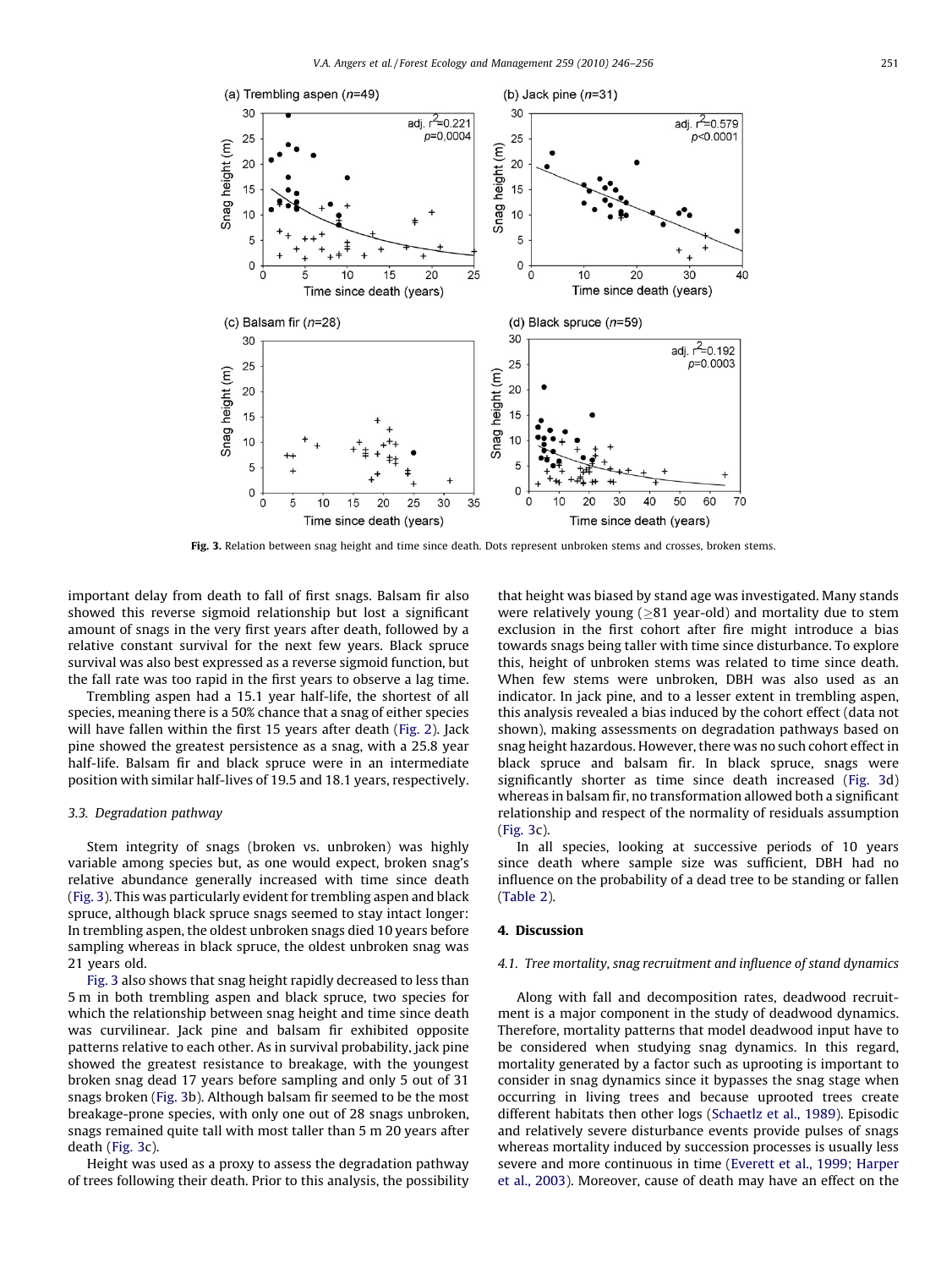temporal pattern in fall rates of trees after death ([Harmon et al.,](#page-9-0) [1986; Raphael and Morrison, 1987; Renvall, 1995\)](#page-9-0).

## 4.1.1. Trembling aspen

In aspen our results indicate that mortality was induced by a set of different causes. Based on harvesting history, stand age ([Table 1\)](#page-2-0) and results of [Harvey and Brais \(2007\),](#page-9-0) the aspen stands studied are in a transitional stage between stem exclusion and decline. Self-thinning and senescence were thus presumably two important sources of mortality. In addition, the Abitibi region experienced a forest tent caterpillar (Malacosoma disstria Hbn.) outbreak that lasted from the late 1990s to the early 2000s [\(Cooke and](#page-9-0) [Lorenzetti, 2006](#page-9-0), [Fig. 1](#page-3-0)). Although less lethal than other defoliators, the forest tent caterpillar can trigger decline and eventually death in trembling aspen ([Churchill et al., 1964; Candau et al., 2002\)](#page-9-0), especially in suppressed trees that are more susceptible ([Churchill](#page-9-0) [et al., 1964\)](#page-9-0). High mortality in 1995 is essentially due to synchronized mortality in one stand (ANI, [Table 1\)](#page-2-0) that might be attributed to competition (all stems were suppressed), drought at the end of summer 1995 and successive years of low intensity defoliation by the forest tent caterpillar (F. Lorenzetti pers. comm.).

The low uprooting occurrence found in our study (12.5%) was a little less than that reported by [Hill et al. \(2005\)](#page-9-0) in northeastern Ontario (18%). Trembling aspen is a likely wind firm species given that stands of clonal origin are characterised by suckers issued from a developed lateral network of roots that are anchored to the soil by vertically penetrating roots ([Peterson and Peterson, 1992\)](#page-10-0).

## 4.1.2. Jack pine

For jack pine snags, height (most <15 m), as well as DBH (most  $<$ 15 cm) and stand age, suggests that most snags were recruited via self-thinning mortality. This mortality process was fairly constant ([Fig. 1\)](#page-3-0). We found a high rate of uprooting among jack pine logs (20.8%). This was unexpected since jack pine usually features a tap root or at least a vertical root system ([Rudolph and](#page-10-0) [Laidly, 1990\)](#page-10-0), that root rot is not prevalent in this species ([Basham,](#page-9-0) [1991](#page-9-0)) and that sampling was conducted on fine-textured deposits that do not restrict root development (Béland et al., 1999). Part of these stems might be old snags that felled many years after death, when rotten roots broke as suggested by coarse and very short root fragments still connected to the stumps.

## 4.1.3. Balsam fir

Balsam fir stands experienced the 1970–1987 spruce budworm outbreak ([Morin et al., 1993\)](#page-10-0), which was likely responsible for a large part of our sample set of dead trees [\(Fig. 1\)](#page-3-0) as supported by suppressed or missing rings indicative of severe defoliation in the early 1980s (data not shown). Thus most dead stems came from stands where balsam fir dominated the forest cover before the outbreak and experienced high mortality [\(Bergeron et al., 1995\)](#page-9-0). Spruce budworm-related mortality in balsam fir usually begins 3– 4 years after the first severe defoliation ([MacLean and Ostaff, 1989\)](#page-9-0) and is mostly completed with a similar time delay after defoliation ceases ([Blais, 1981](#page-9-0)), which corresponds well with the mortality distribution observed in our study and in [Bergeron et al. \(1995\).](#page-9-0)

Because of its shallow root system, balsam fir is generally considered an uprooting-prone species ([Frank, 1990\)](#page-9-0) and commonly uproot after death [\(Taylor and MacLean, 2007](#page-10-0)). We found, however, a relatively low level of uprooting (12.5%) in comparison with [Taylor](#page-10-0) [and MacLean \(2007\)](#page-10-0) who observed a 20% mortality rate caused by uprooting in living balsam fir. This is likely explained by the spruce budworm being the predominant cause of mortality.

## 4.1.4. Black spruce

Most black spruce deaths were presumably due to senescence. Indeed, all black spruce stands were initiated by old fires  $(≥169$  years, [Table 1\)](#page-2-0), average tree age was 165 years, and stands were relatively open, thus reducing stem competition. The observed mortality peak in the late 1980s may be, however, partly related to the spruce budworm outbreak [\(Fig. 1](#page-3-0)). Growth reduction and tree mortality in black spruce that are linked with spruce budworm outbreaks (based on dendrochronological reconstructions) have been observed elsewhere ([Simard and Payette, 2001; Lussier et al.,](#page-10-0) [2002; Morin et al., 2008](#page-10-0)) as well as in the study area (M. Simard and others, unpublished data). Although not as severe as in balsam firdominated stands, mortality due to the spruce budworm in black spruce can significantly contribute to deadwood recruitment.

Uprooting has been documented to be a major cause of death of black spruce in the clay belt region, especially in old stands [\(Smith](#page-10-0) [et al., 1987; Harper et al., 2003](#page-10-0)), which is supported by our results (17.9% of fallen trees uprooted). This is explained in part by the lateral and very shallow root system of the species, combined with poorly drain organic and gleysolic soils with high water table, limits rooting depth [\(Smith et al., 1987\)](#page-10-0) as well as infection by root decay ([Basham, 1991; Whitney, 1989](#page-9-0)).

## 4.2. Snag survival

For the four species under study, snags died significantly more recently than logs, on average, indicating that snag fall is not a random process and that time since death influences snag survival. All species had a different temporal pattern in fall rates, but trembling aspen, jack pine and to a lesser degree balsam fir exhibited a reverse sigmoid curve with a lag time before onset of snag fall indicating high snag retention in the first years after death. Such functions have also been reported in other studies (e.g. [Keen, 1929, 1955; Cline et al., 1980; Lee, 1998; Garber et al., 2005;](#page-9-0) Mäkinen et al., 2006). Lag times following death vary from 1 to 5 years in other studies conducted on boreal species with similar DBH ([Lee, 1998; Garber et al., 2005; Taylor and MacLean, 2007\)](#page-9-0), which is a little less than what was found in this study. In Alberta's midboreal ecoregion, [Lee \(1998\)](#page-9-0) found very similar results in the sequence of fall of trembling aspen: most snags remained standing during the first 5 years after death and fall rate increased strikingly 10–20 years after death.

Other authors found negative exponential survival functions, implying a constant fall rate through time ([Everett et al., 1999;](#page-9-0) [Storaunet and Rolstad, 2004](#page-9-0)). In these studies, the absence of lag time may simply be explained by the studied species pattern of degradation or because lag time was too short to be detectable given the interval between observations (no observations in the first years following death).

Half-life patterns in our study were generally similar to what was found in other studies. Trembling aspen snags half-life values were between results reported by [Vanderwel et al. \(2006\)](#page-10-0) in southern Ontario, who modelled a 9 year half-life at 25 cm DBH, and those from [Lee \(1998\)](#page-9-0) in Alberta, who observed a half-life of 22 years. For balsam fir, the half-life found in this study was slightly higher than the 16 years found by [Taylor and MacLean \(2007\)](#page-10-0) but was much greater than the 6–10 year reported by [Garber et al.](#page-9-0) [\(2005\).](#page-9-0) In black spruce stands located about 500 km north of our study area, [Boulanger and Sirois \(2006\)](#page-9-0) observed a comparable half-life for post-fire black spruce snags (16.2 years). In eastern Québec, [Aakala et al. \(2008\)](#page-9-0) modelled considerably higher halflives in balsam fir and black spruce (30–35 years and 35–40 years, respectively), but these high values are likely due to the fact that their models were based on a more limited range of dead trees than was the case in our study (e.g.  $DBH > 19$  cm, rejection of very decayed samples, transition model based on decay classes with highly variable times since death).

The absence of a significant influence of DBH on snag survival is generally consistent with what has been reported in other studies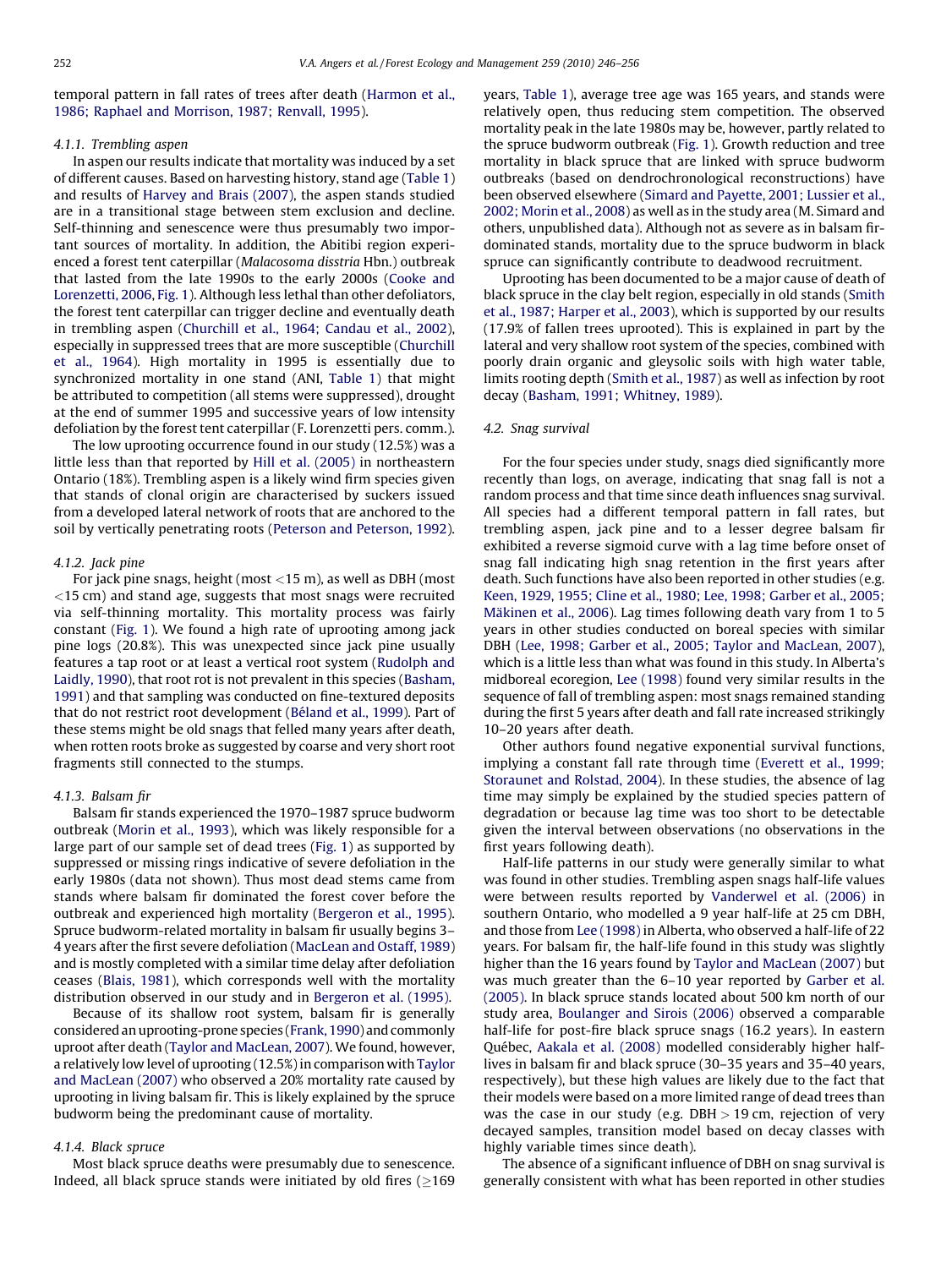that documented snag survival within the DBH range we analysed. Higher survival probabilities in large snags have mostly been observed in ecosystems where trees were much larger than those sampled in this study [\(Keen, 1929, 1955; Dahms, 1949; Raphael](#page-9-0) [and Morrison, 1987; Everett et al., 1999; Morrison and Raphael,](#page-9-0) [1993\)](#page-9-0), except for [Garber et al. \(2005\)](#page-9-0) in Maine, who had slightly larger but still similar DBH values. In our study, the size effect might have been undetectable given the relatively narrow DBH range observed ([Table 2,](#page-4-0) [Johnson and Greene, 1991; Lee, 1998;](#page-9-0) [Kruys et al., 2002; Storaunet and Rolstad, 2002\)](#page-9-0).

Snapshot sampling, or retrospective reconstruction based on observations made in a given year, as compared to continuous sampling over time, might introduce biases ([Harmon and Sexton,](#page-9-0) [1996; Kruys et al., 2002; Storaunet and Rolstad, 2002, 2004](#page-9-0)). First, as deadwood pieces age, they decompose and collapse as a result of decay, thus becoming harder to detect or to date retrospectively and hence impossible to include in the reconstruction. Because slow-decaying individuals are more likely to be detected than individuals that died during the same period but decayed more rapidly, the reliability of the reconstruction period diminishes as one goes back in time and is a function of decay rates. Since snags generally decay more slowly than logs, this could lead to an overestimation of survival probability in old snags (right end of survival curves, [Fig. 2\)](#page-4-0) and thus overestimated half-lives. This possible overestimation is likely in rapidly decaying species, such as trembling aspen in our case ([Alban](#page-9-0) [and Pastor, 1993,](#page-9-0) Angers et al., submitted). Second, causes of death were roughly estimated. However, these causes varied between stands and through the observation period and introduced spatial and temporal variability, both in the mode of death (died standing, snapped, broken at the base) and in the degradation pathways that is difficult to assess retrospectively. Survival curves might thus have been different if other causes of mortality were involved, if sampling had been conducted in other stands or if sampling had been conducted in the same stands but at a different time.

#### 4.3. Specific degradation pathway

As opposed to uprooting, breakage decreases the height of snags but does not necessarily bypass the snag stage. Factors that influence breakage susceptibility include wood density, wood mechanical properties, cause of death, stem integrity and condition at time of death, and exposure to wind and snow ([Putz](#page-10-0) [et al., 1983; Morrison and Raphael, 1993; Storaunet and Rolstad,](#page-10-0) [2002; Taylor and MacLean, 2007\)](#page-10-0). Although many studies found that wood density loss is low as long as dead trees remain standing ([Johnson and Greene, 1991; Krankina and Harmon, 1995;](#page-9-0) [Boulanger and Sirois, 2006](#page-9-0)), others found that wood density effectively decreases in snags over time ([Yatskov et al., 2003; Saint-](#page-10-0)[Germain et al., 2007\)](#page-10-0). Breakage can induce feedback effects on future snag degradation, whether positive, through opening passages for decay agents that increase decay rates for the rest of the bole and thus hasten breakage likelihood ([Everett et al.,](#page-9-0) [1999\)](#page-9-0), or negative, by partially or completely removing crown, making snags less susceptible to wind breakage [\(Dahms, 1949;](#page-9-0) [Huggard, 1999; Lee, 1998\)](#page-9-0). Degradation pathways are related to species autecology and, hence, are treated separately for each species.

## 4.3.1. Trembling aspen

Most trembling aspen seem to die standing [\(Senecal et al., 2004\)](#page-10-0) and degradation pathway of Populus snags is generally considered to pass by bole breakage at various heights along the bole rather than uprooting [\(Peterson and Peterson, 1992\)](#page-10-0). The aspen root system being well anchored, wind stress is concentrated along the bole. Stems are commonly colonized and weakened by wooddecaying fungi prior to death, especially in the upper part of the bole, reducing competitive abilities and making stems very prone to breakage, whether living or dead ([Basham, 1991; Harvey and](#page-9-0) [Brais, 2007](#page-9-0)). In our study, more than 61% of snags were broken and no snag older than 10 years remained unbroken [\(Fig. 3](#page-5-0)a). Susceptibility to breakage has also been reported for Populus tremula, for which [Hytteborn et al. \(1991\)](#page-9-0) found that 75% of gap makers died by snapping off at some point along the bole. Once the crown is decimated, snags offer less resistance to the wind and likely reduce risk of breakage ([Lee, 1998\)](#page-9-0). However, as decay migrates downwards, successive breakages may occur before the snag finally collapses, resulting in snag shortening instead of snag fall. Multiple breakages were not directly observed in our study, but the presence of many boles segments on the floor is consistent with this interpretation.

Forest tent caterpillar outbreak has probably been a decisive factor in the recent death of aspen trees in our study area. Compared to pathogen-killed snags for which mechanical properties of the wood are already altered prior to death or broken trees that offer an entry to decay fungi, forest tent caterpillar mortality leaves an intact stem with fresh and solid wood. These snags might therefore follow a delayed degradation process [\(Huggard, 1999;](#page-9-0) [Storaunet and Rolstad, 2004; Garber et al., 2005](#page-9-0)), as suggested by the fact that all snags that died during the seven years prior to sampling were still standing.

#### 4.3.2. Jack pine

Jack pine was the most persistent species in our study. Many boreal Pinus species also display high resistance to degradation and decomposition relatively to the Abies and Picea genus ([Alban and](#page-9-0) [Pastor, 1993; Yatskov et al., 2003\)](#page-9-0). As compared with other coniferous species, the relatively high wood density (Angers et al., submitted), vertical root system [\(Rudolph and Laidly, 1990](#page-10-0)) and the low susceptibility to stem and butt decay of jack pine in the first 100 years ([Basham, 1991\)](#page-9-0) all contribute to its longevity, whether as snags or logs.

Jack pine was also the most breakage-resistant species. Indeed, breakage is lagged by about 30 years after tree death and is likely to be more pronounced beyond the time scale considered in this study. Its tangled branches and the relatively high stem density of the sampled stands might contribute to postpone fall and breakage by enhancing resistance to wind penetration in the stand. Furthermore, the scarcity of breakage might have delayed further breakage and fall due to lack of entry for decay fungi. The very low amount of broken snags observed in our study ([Fig. 3](#page-5-0)b) suggests that jack pine snags fall directly to the forest floor by breaking below 1.3 m or uprooting. As examined by Angers et al. (submitted) on the same samples, this is apparently not related to a higher decay rate of the wood at the base of snags than at DHB.

Even though jack pine snags are clearly the most persistent of the four studied species, their persistence time is likely to be underestimated given the relatively young age of our sampled stands ( $\approx 80$  years). In older stands, the reconstruction period would have been extended, leading to longer persistence at the snag stage. In the same study area, [Dansereau and Bergeron \(1993\)](#page-9-0) noted that fire-killed jack pine snags can remain standing for over 100 years. Older jack pine stands were not available in the region but dendrological reconstruction of pre-fire mortality and snag dynamics over 70 years in three 120 year-old stands burned in 1996 located 350 km north-east of LDRTF showed a similar lag time, though a half-life of 38.5 years (V.A. Angers, data not shown). Even though fire might have influence snags dynamics during an eight years period between fire and sampling, the half-life is considerably longer.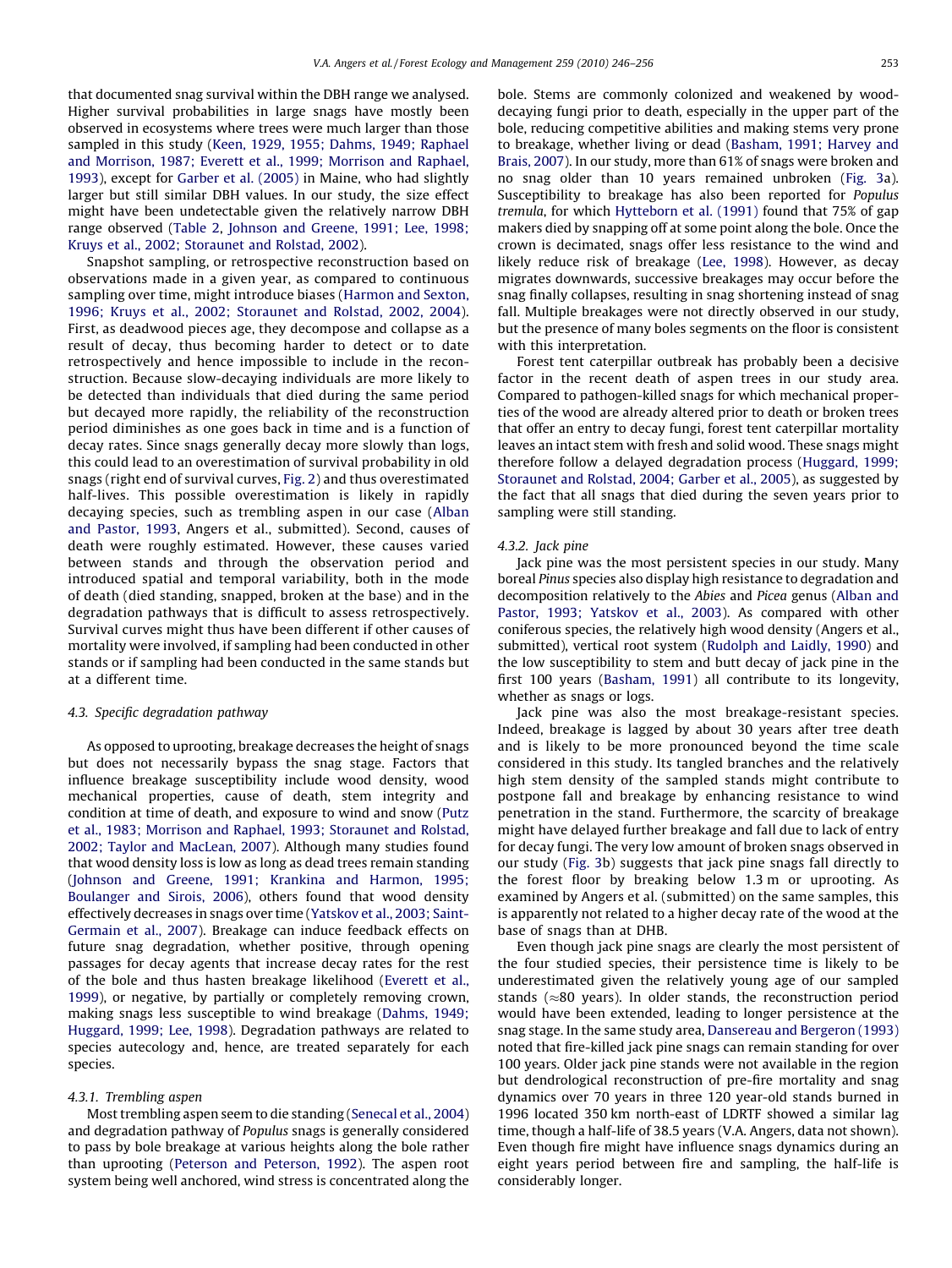## 4.3.3. Balsam fir

Even though the survival curve of balsam fir snags did not exhibit a lag time as obvious as trembling aspen or jack pine, there was a clear high initial retention period (more than 90% of snags standing 12 years after death, [Fig. 2c](#page-4-0)). This represents a higher survival rate than reported by [Bergeron et al. \(1995\)](#page-9-0) in the same study area, who noted that 25% of spruce budworm-killed balsam firs had fallen within 7–8 years after the mortality peak occurred. This difference may be related to a temporal issue as sampling of our study was conducted almost 20 years after the mortality peak occurred. Recent mortality causes may not be directly related to the spruce budworm outbreak and probably induced a different degradation pathway.

Data from our study corroborate results from other studies that balsam fir is prone to breakage. Of all snags observed, only one remained intact ([Fig. 3](#page-5-0)c). In Ontario, 5 years after the mortality peak induced by the spruce budworm, [Stocks \(1987\)](#page-10-0) observed top breakage in 70% of dead trees. In New-Brunswick, [Taylor and](#page-10-0) [MacLean \(2007\)](#page-10-0) observed successive breakage over time in balsam fir snags. Of the three coniferous species studied, balsam fir had the least dense wood (Angers et al., submitted, same samples as in this study), which likely contributed to its reduced mechanical resistance.

Balsam fir is moreover the most susceptible eastern boreal species to stem decay [\(Basham, 1991\)](#page-9-0) which, combined with butt rot, enhances its susceptibility to breakage. The environmental context of our study sites probably also contributed to breakage vulnerability: the strong and synchronized opening of the canopy caused by the severe mortality of balsam fir resulted in higher exposure of snags to wind and this might have hastened snag breakage and fall as compared to snags that would have been surrounded by live trees.

## 4.3.4. Black spruce

The temporal pattern in fall rate of black spruce may seem contradictory. Considering its half-life, this species is the least persistent of the three coniferous species studied due to the absence of a lag time following death. On the other hand, the slope of its survival curve is the least pronounced, with snags falling more constantly than in other species [\(Fig. 2](#page-4-0)d) and the oldest snags observed in this study  $(>40$  year-old).

This contrasting pattern may be reconciled by a twofold explanation. Some snags fall quite rapidly following their death. Infection by root and butt decay, especially by Armillaria sp., is common in the region [\(Basham, 1991\)](#page-9-0) and given that the average minimal age at death is 165 years and that extensive decay gets more common as trees age, snags were likely highly susceptible to stump breakage ([Basham, 1991; Whitney, 1989](#page-9-0)). On the other hand, snags that remained standing for decades may be particularly decay resistant. Black spruce stands were paludified and low productive [\(Simard et al., 2007\)](#page-10-0). Trees therefore experienced a very slow growth which in turn generated high density wood with physiological and chemical properties that limit fungi decay capacity (Angers et al., submitted, see [Edman et al.,](#page-9-0) [2006](#page-9-0) for a review).

## 5. Conclusion

This study provides original baseline information on patterns of degradation of individual tree species following death in mature and late-succesionnal stands under natural disturbances in North America's eastern boreal forest. Even though our approach was based on a single sample in time combined with dendrochronological reconstruction, it appeared to be robust and comparable with results from approaches based on chronosequence [\(Boulanger and Sirois, 2006\)](#page-9-0) as well as modelling and/or repeated measures designs [\(Lee, 1998; Garber et al., 2005;](#page-9-0) [Vanderwel et al., 2006; Taylor and MacLean, 2007](#page-9-0)). Our approach is not limited by assumptions that are difficult to verify or meet, as occurs in modelling studies, or by the shortcomings of chronosequence approaches, e.g. differences in deadwood dynamics due to site characteristics and small sample sizes. As compared to repeated measures designs, it does not require waiting for years before data is available and time since death is estimated to the annual level and is not an approximation based on the midpoint of the interval between two inventories when the tree was last found alive and was first found dead (e.g. [Garber](#page-9-0) [et al., 2005; Taylor and MacLean, 2007](#page-9-0)). Nevertheless, the study of deadwood dynamics would benefit from a regularly measured permanent sampling design coupled with a monitoring of abiotic factors and decomposer organisms that would provide a more comprehensive understanding of deadwood degradation patterns, especially regarding fall, and underlying mechanisms (see [Morrison and Raphael, 1993; Lee, 1998; Garber et al., 2005;](#page-10-0) Vanderwel et al., 2006; Mäkinen et al., 2006; Taylor and MacLean, [2007](#page-10-0)).

Similar to the paradigm that species exhibit individualistic responses to their environment during their life time ([Gleason,](#page-9-0) [1926; Whittaker, 1957](#page-9-0)), this individualistic way of responding extends after death and is expressed through differential degradation pathways between species. The propensity for trees to remain standing after death, the differential steepness of survival curves of snags, and the differences in susceptibility to uprooting or stem breakage all represent individualistic responses that have important implications for different ecological functions of deadwood, ranging from habitat and species conservation to resource allocation (e.g. light transmission in gaps) to nutrient and carbon cycling.

Three species, trembling aspen, jack pine and to a lesser extent balsam fir, exhibited a high retention of snags in the first years after death. This delay is of great biological importance for organisms that use fresh standing dead wood, meaning that this resource is largely available during a given time period. In systems where mortality patterns generate a relatively constant recruitment of dead trees, continuity in habitat availability though time would be ensured for long periods of time. Since black spruce snags have low persistence, companion species, even low in density, are particularly important in providing snag availability in systems dominated by black spruce. This is especially true for species that can attain larger diameter than black spruce.

From an ecosystem management perspective, maintenance of biological legacies (sensu [Franklin et al., 2002](#page-9-0)) through key structural attributes such as snags is often presented as an approach to mitigate habitat alteration by conventional forest management. Development of natural-based silviculture approaches that incorporate deadwood management will necessarily require baseline data on fall rates of snags for long-term planning of deadwood recruitment in managed forest landscapes ([DeLong et al., 2008\)](#page-9-0). The fact that snags of tree species respond in an individualistic manner will require flexibility in live and deadwood retention strategies with regards to the dominant tree species or forest cover types under management. Moreover, differential degradation status and decay stages are used by different species ([Harmon et al., 1986; Saint-Germain et al., 2007;](#page-9-0) [Drapeau et al., 2009\)](#page-9-0). Wildlife managers will need to consider habitat dynamics and therefore snag demography in order to propose recommendations and guidelines related to deadwooddwelling species conservation (e.g. [Bull et al., 1997](#page-9-0)). Finally, this study was conducted in unharvested stands. To effectively include deadwood legacies in forest management strategies, deadwood dynamics also needs to be studied more thoroughly in managed systems.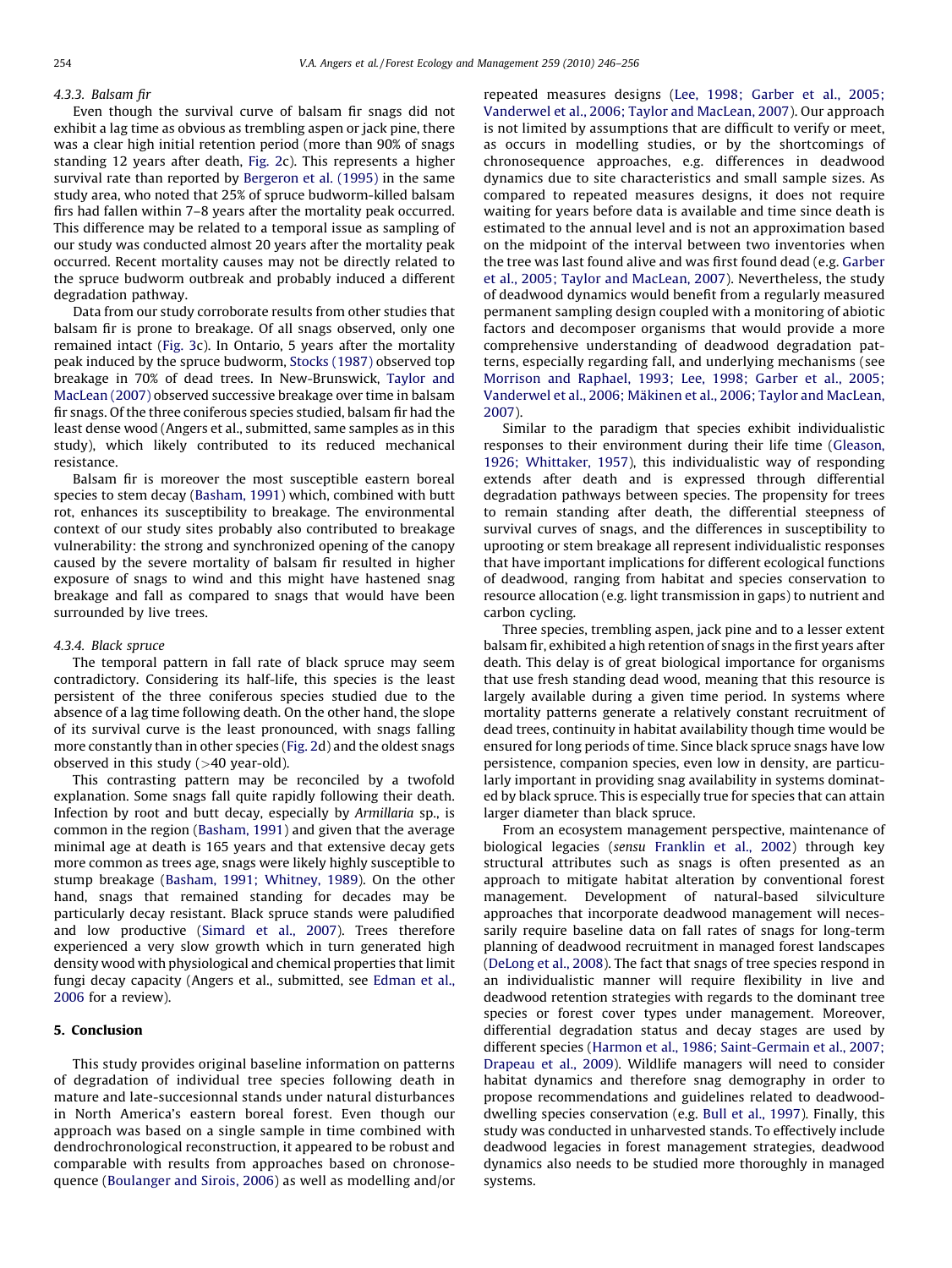#### <span id="page-9-0"></span>Acknowledgments

We are deeply grateful to I. Béchard, A. Charaoui, S. Laurin-Lemay, D. Lesieur, C. Loiseau and A. Roby for their assistance in fieldwork and labwork. Special thanks to D. Charron, N. Fenton, A. Nappi and M. Simard for helpful information about the sites and to the Lake Duparquet Research and Teaching Forest for providing access and information. Thanks to F. Lorenzetti for sharing his knowledge about the forest tent caterpillar outbreak impacts, T. Rudolph and R. Drever for English revision and S. Daigle for statistical analysis counselling. L. Daniels and three anonymous reviewers provided helpful comments on earlier versions. Funding for this project was provided by the Natural Sciences and Engineering Research Council of Canada (NSERC) (Ph.D. scholarship to Angers, NSERC discovery grants to Drapeau and to Bergeron), the Fonds québécois de la recherche sur la nature et les technologies (FQRNT) (Ph.D. scholarship to Angers, programme Actions Concertées - Fonds forestier grant to P. Drapeau and collaborators), the Lake Duparquet Research and Teaching Forest and the NSERC/UQAT/UQAM Industrial Chair in Sustainable Forest Management (Ph.D. scholarships to Angers and funding to Drapeau and collaborators).

#### References

- Aakala, T., Kuuluvainen, T., Gauthier, S., De Grandpré, L., 2008. Standing dead trees and their decay-class dynamics in the northeastern boreal old-growth forests of Quebec. Forest Ecology and Management 255, 410–420.
- Alban, D.H., Pastor, J., 1993. Decomposition of aspen, spruce, and pine boles on two sites in Minnesota. Canadian Journal of Forest Research 23, 1744–1749.
- Basham, J.T., 1991. Stem Decay in Living Trees in Ontario's Forests: A User's Compendium and Guide. Forestry Canada, Ontario Region, Great Lakes Forestry Center, Information Report O-X-408.
- Béland, M., Bergeron, Y., Zarnicovan, R., 1999. Natural regeneration of jack pine following harvesting and site preparation in the Clay Belt of northwestern Quebec. Forestry Chronicle 75, 821–831.
- Bergeron, Y., Gauthier, S., Flannigan, M., Kafka, V., 2004. Fire regimes at the transition between mixedwood and coniferous boreal forest in northwestern Quebec. Ecology 85, 1916–1932.
- Bergeron, Y., Leduc, A., Morin, H., Joyal, C., 1995. Balsam fir mortality following the last spruce outbreak in northwestern Quebec. Canadian Journal of Forest Research 25, 1375–1384.
- Bescond, H., 2002. Reconstitution de l'historique de l'exploitation forestière sur le territoire de la forêt d'enseignement et de recherche du lac Duparquet au cours du 20<sup>ème</sup> siècle et influence sur l'évolution des peuplements forestiers. Master thesis, Université du Québec à Montréal (in French).
- Blais, J.R., 1981. Mortality of balsam fir and white spruce following a spruce budworm outbreak in the Ottawa River watershed in Quebec. Canadian Journal of Forest Research 11, 620–629.
- Boulanger, Y., Sirois, L., 2006. Postfire dynamics of black spruce coarse woody debris in northern boreal forest of Quebec. Canadian Journal of Forest Research 36, 1770–1780.
- Brais, S., Paré, D., Lierman, C., 2006. Tree bole mineralization rates of four species of the Canadian eastern boreal forest: implications for nutrient dynamics following stand-replacing disturbances. Canadian Journal of Forest Research 36, 2331–2340.
- Bull, E.L., Parks, C.G., Torgersen, T.R., 1997. Trees and Logs Important to Wildlife in the Interior Columbia River Basin. USDA Forest Service General Technical Report no 391.
- Candau, J.N., Abt, V., Keatley, L., 2002. Bioclimatic analysis of declining aspen stands on northeastern Ontario. Ontario Forest Research Institute Forest Research Report 154.
- Churchill, G.B., John, H.H., Duncan, D.P., Hodson, A.C., 1964. Long-term effects of defoliation of aspen by the forest tent caterpillar. Ecology 45, 630–633.
- Cline, S.P., Berg, A.B., Wight, H.M., 1980. Snag characteristics and dynamics in douglas-fir forests, western Oregon. Journal of Wildlife Management 44, 773– 786.
- Cooke, B.J., Lorenzetti, F., 2006. The dynamics of forest tent caterpillar outbreaks in Québec, Canada. Forest Ecology and Management 226, 110-121.
- Dahms, W.G., 1949. How Long Do Ponderosa Pine Snags Stand? USDA Forest Service Research Note 57.
- Daniels, L.D., Dobry, J., Klinka, K., Feller, M.C., 1997. Determining year of death of logs and snags of Thuja plicata in southwestern coastal British Colombia. Canadian Journal of Forest Research 27, 1132–1141.
- Dansereau, P.-R., Bergeron, Y., 1993. Fire history in the southern boreal forest of northwestern Quebec. Canadian Journal of Forest Research 23, 25–32.
- DeLong, S.C., Sutherland, G.D., Daniels, L.D., Heemskerk, B.H., Storaunet, K.O., 2008. Temporal dynamics of snags and development of snag habitats in wet spruce-fir

stands in east-central British Columbia. Forest Ecology and Management 255, 3613–3620.

- Drapeau, P., Nappi, A., Imbeau, L., Saint-Germain, M., 2009. Standing dead wood for keystone bird species in the eastern boreal forest: managing for snag dynamic's. Forestry Chronicle 85, 227–234.
- Edman, M., Möller, R., Ericson, L., 2006. Effects of enhanced tree growth rate on the decay capacities of three saprotrophic wood-fungi. Forest Ecology and Management 232, 12–18.
- Environment Canada, 2002. Canadian Climate Normals. The Green LaneTM. Available from [http://www.mb.ec.gc.ca/air/a00s04.en.html.](http://www.mb.ec.gc.ca/air/a00s04.en.html)
- Everett, R., Lehmkuhl, J., Schellhaas, R., Ohlson, P., Keenum, D., Riesterer, H., Spurbeck, D., 1999. Snag dynamics in a chronosequence of 26 wildfires on the east slope of the Cascade Range in Washington states, USA. International Journal of Wildland Fire 9, 223–234.
- Fenton, N., Lecomte, N., Légaré, S., Bergeron, Y., 2005. Paludification in black spruce (Picea mariana) forests of eastern Canada: potential factors and management implications. Forest Ecology and Management 213, 151–159.
- Frank, R.M., 1990. Balsam fir. In: Burns, R.M., Honkala, B.H. (Eds.), Silvics of North America. USDA Agric. Handb. no 654.
- Franklin, J.F., Spies, T.A., Van Pelt, R., Carey, A.B., Thornburgh, D.A., Berg, D.R., Lindenmayer, D.B., Harmon, M.E., Keeton, W.S., Shaw, D.C., Bible, K., Chen, J., 2002. Disturbances and structural development of natural forest ecosystems with silvicultural implications, using Douglas-fir forests as an example. Forest Ecology and Management 155, 399–423.
- Garber, S.M., Brown, J.P., Wilson, D.S., Maguire, D.A., Heath, L.S., 2005. Snag longevity under alternative silvicultural regimes in mixed-species forests of central Maine. Canadian Journal of Forest Research 35, 787–796.
- Gleason, H.A., 1926. The individualistic concept of the plant association. Bulletin of the Torrey Botanical Club 53, 1–20.
- Gore, A.P., Johnson, E.A., Lo, H.P., 1985. Estimating the time a dead tree has been on the ground. Ecology 66, 1981–1983.
- Harmon, M.E., Franklin, J.F., Swanson, F.J., Sollins, P., Gregory, S.V., Lattin, J.D., Anderson, N.H., Cline, S.P., Aumen, N.G., Sedell, J.R., Lienkaemper, G.W., Cromack K.Jr., Cummins, K.W., 1986. Ecology of coarse woody debris in temperate ecosystems. Advances in Ecological Research 15, 133–302.
- Harmon, M.E., Sexton, J., 1996. Guidelines for Measurements of Woody Detritus in Forest Ecosystems. U.S. Long Term Ecological Research Network Office, University of Washington, LTER Publ. No. 20.
- Harper, K., Boudreault, C., DeGrandpré, L., Drapeau, P., Gauthier, S., Bergeron, Y. 2003. Structure, composition and diversity of old-growth black spruce boreal forest of the Clay Belt region in Quebec and Ontario. Environmental Review 11, S79–S98.
- Harvey, B.D., Brais, S., 2007. Partial cutting as an analogue to stem exclusion and dieback in trembling aspen (Populus tremuloides) dominated boreal mixedwoods: implications for deadwood dynamics. Canadian Journal of Forest Research 37, 1525–1533.
- Hély, C., Bergeron, Y., Flannigan, M.D., 2000. Coarse woody debris in the southeastern Canadian boreal forest: composition and load variations in relation to stand replacement. Canadian Journal of Forest Research 30, 674–687.
- Hill, S.B., Mallik, A.U., Chen, H.Y.H., 2005. Canopy gap disturbance and succession in trembling aspen dominated boreal forests in northeastern Ontario. Canadian Journal of Forest Research 35, 1942–1951.
- Holmes, R.L., 1983. Computer-assisted quality control in tree-ring dating and measurement. Tree-Ring Bulletin 43, 69–78.
- Huggard, D.J., 1999. Static life-table analysis of fall rates of subalpine fir snags. Ecological Applications 9, 1009–1016.
- Hytteborn, H., Liu, Q., Verwijst, T., 1991. Natural disturbance and gap dynamics in a Swedish boreal spruce forest. In: Nakagoshi, N., Golley, F.B. (Eds.), Coniferous Forest Ecology, From An International Perspective. SPB Academic Publishing, The Hague, pp. 93–108.
- Johnson, E.A., Greene, D.F., 1991. A method for studying dead bole dynamics in Pinus contorta var. latifolia—Picea engelmannii forests. Journal of Vegetation Science 2, 523–530.
- Jonsson, B.G., Kruys, N. (Eds.), 2001. Ecology of woody debris in boreal forests. Ecological Bulletins 49.
- Keen, F.P., 1929. How soon do yellow pine snags fall? Journal of Forestry 27, 735– 737.
- Keen, F.P., 1955. The rate of natural falling of beetle-killed ponderosa pine snags. Journal of Forestry 53, 720–723.
- Krankina, O.N., Harmon, M.E., 1995. Dynamics of the dead wood carbon pool in northwestern Russian boreal forests. Water Air Soil Pollution 82, 227–238.
- Kruys, N., Jonsson, B.G., Stahl, G., 2002. A stage-based matrix model for decay-class dynamics of woody debris. Ecological Applications 12, 773–781.
- Laiho, R., Prescott, C.E., 2004. Decay and nutrient dynamics of coarse woody debris in northern coniferous forests: a synthesis. Canadian Journal of Forest Research 34, 763–777.
- Lecomte, N., Simard, M., Bergeron, Y., 2006. Effects of fire severity and initial tree composition on stand structural development in the coniferous boreal forest of northwestern Québec, Canada. Ecoscience 13, 152-163.
- Lee, P., 1998. Dynamics of snags in aspen-dominated midboreal forests. Forest Ecology and Management 105, 263–272.
- Lussier, J.-M., Morin, H., Gagnon, R., 2002. Mortality in black spruce stands of fire or clear-cut origin. Canadian Journal of Forest Research 32, 539–547.
- MacLean, D.A., Ostaff, D.P., 1989. Patterns of balsam fir mortality caused by an uncontrolled spruce budworm outbreak. Canadian Journal of Forest Research 19, 1087–1095.